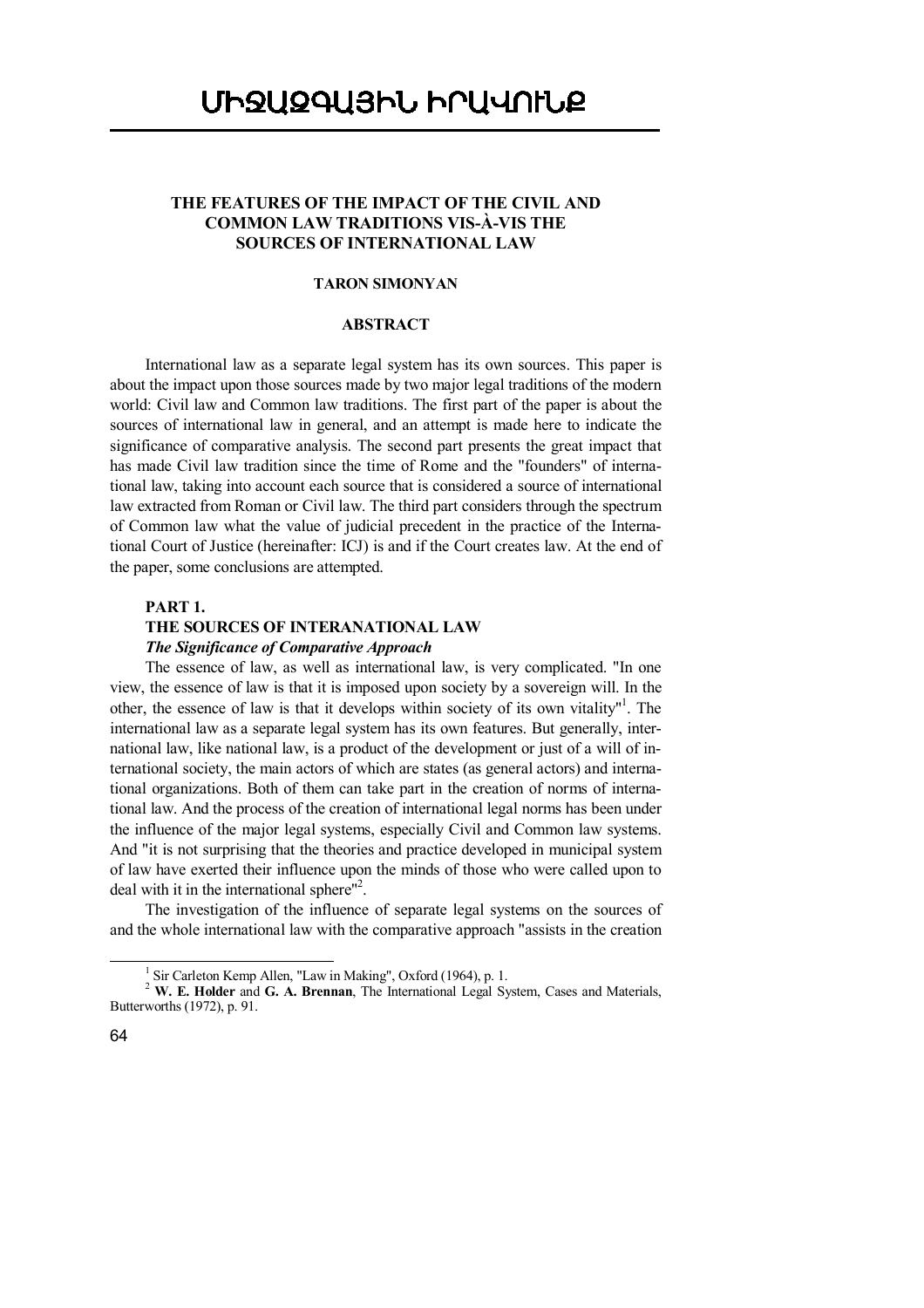of a healthy context for the development of international relations<sup>13</sup>, as "[m]odern world conditions require that international law be completely re-thought: over and above mere peaceful co-existence between nations new forms of co-operation must develop on the technical matters and upon regional and even world-wide scales"<sup>4</sup>.

Moreover, the comparative approach and comparative law are very important for international law and its development, which is a continuous process and needs to be understood in its multidimensional development. Nowadays the international unification of the law touching international relations that is in other words "unification of sources" is a very significant function of the United Nations and "the harmonization implied by international unification of law cannot be carried out without the help of comparative law"<sup>5</sup>.

## *General and Subsidiary Sources of International Law*

Any legal system requires a body of law<sup>6</sup>. And "international lawyers appear to have persisted longer in search of 'sources'"<sup>7</sup>. Now it is easier to find them as Article 38 of the Statutes of the ICJ defines that "[t]he Court, whose function is to decide in accordance with international law such disputes as are submitted to it, shall apply: a. international conventions, whether general or particular, establishing rules expressly recognized by the contesting states; b. international custom, as evidence of a general practice accepted as law; c. the general principles of law recognized by civilized nations; d. subject to the provisions of Article 59, judicial decisions and the teachings of the most highly qualified publicists of the various nations, as subsidiary means for the determination of rules of law."

The Article does not use the word "source" that is why many scholars, taking into account that in the international legal system "states are both the law-makers and the subjects of that law" and "the modalities of creating international law vary from those employed in the national systems" refer to them as "'law creating processes' rather than 'sources of international law'"<sup>8</sup>.

The present paper uses both categories, as the investigation of the impact of two legal traditions vis-à-vis the sources of international law is also an investigation of impact on their creation.

Instead, international law derives from the host of treaties and conventions made by the state and it can be witnessed in the judicial decisions of various courts and tribunals, which often refer to the general principles of law, recognized by civilized nations or the writings of eminent authorities on international law.

It is noteworthy that the Statute defines direct sources of international law and subsidiary means that can be used in order to determine some rules of law. And on the basis of the used terms sources of international law can be classified in general and

<sup>3</sup> **Rene' David** and **John E. C. Brierley**, Major Legal Systems in the World Today, New York (1978), p. 8.<br><sup>4</sup> **Friedman (W.)**, The Changing Structure of International Law (1964), see in Rene' David

and John E. C. Brierley, supra note 3, p. 8.

<sup>5</sup> **Rene' David** and **John E. C. Brierley**, supra note 3, p. 10.

<sup>6</sup> **Gerard J. Mangone**, The Elements of International Law, Homewood, Illinois (1967), p. 4.

<sup>7</sup> **Clive Parry**, The Sources and Evidences of International Law, Manchester University Press (1965), p. 1. 8  **W. E. Holder** and **G. A. Brennan**, supra note 2, p. 51.

<sup>65</sup>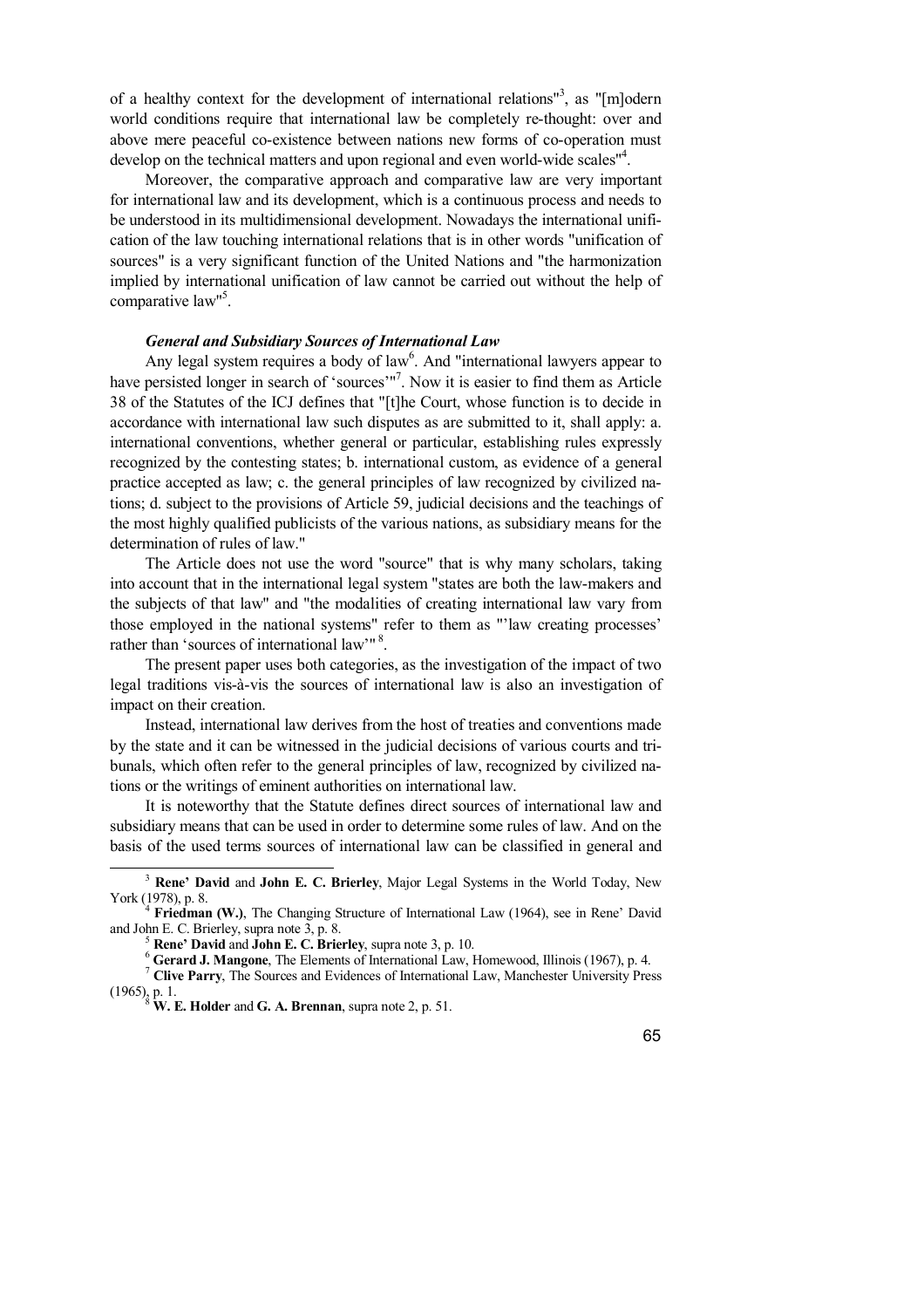'subsidiary'<sup>9</sup>. In other words, the Statute defines "the exclusive character of three lawcreating processes in international law: consensual understandings in the widest sense, international customary law, and the general principles of law recognized by civilized nations"<sup>10</sup>.

On the other hand, Article 38 defines some means that can be used in order to find out or for determination of the existing rule. But Article 38 pays no attention to the fact where the rule can be retrieved from, or where those abstract rules of international law are that need to be determined.

Moreover Article 38 in its words gives no opportunity for the creation of law by judicial decisions as it mentions Article 59 of the Statute of ICJ, which defines that "[t]he decision of the Court has no binding force except between the parties and in respect of that particular case."

But it is not the case of practice of the ICJ. That is why the judicial precedent of the ICJ is usually discussed on two ways:

1. judicial precedent in the Statute of the ICJ and

2. in the practice of the ICJ.

As far as the teachings of the most highly qualified publicists of the various nations are concerned, the Statute also views them as a subsidiary means for the determination of rules, and in practice, they are also "responsible" for the development of international law.

## **PART 2.**

# **THE IMPACT OF CIVIL LAW TRADITION**

In Civil or Romance-Germanic law tradition, "the accepted theory of sources of law recognizes only statutes, regulations, and custom as source of law"<sup>11</sup>. It is not difficult to see that the Statute of the ICJ defines the same sources as the general sources of international law. Although "the general principles of law" are not mentioned above, many scholars consider them as one of the features of Civil law tradition<sup>12</sup>. And Rene' David believes that the interpretation of the provision – "general principles of law recognized by civilized nations" that is defined in Article 38/1 (c) of the ICJ Statute, "can only be based in comparative law"<sup>13</sup>.

It is almost a common point of view that "[t]he Law of Nations is but private law 'write large'. It is an application to political communities of those legal ideas which were originally applied to relations between individuals"<sup>14</sup>.

"Roman law can be thought to fulfill its role as a source of inspiration for international law in three ways. First, it might have served as a direct historical source dur-

<sup>&</sup>lt;sup>9</sup> The term "Subsidiary source of international law" is used in Oppenheim's International Law, 9<sup>th</sup> edition, Longman (1992), I, p.41, para. 13.

<sup>10</sup> **W. E. Holder** and **G. A. Brennan**, supra note 2, p. 52.

<sup>11</sup> **J. H. Merryman** and **R. Pe'rez-Perdomo**, The Civil Law Tradition, An Introduction to the Legal Systems of Europe and Latin America, Third Edition, Stanford (2007), p. 24.

<sup>&</sup>lt;sup>12</sup> For example: **Randal Lesaffer**, Argument from Roman Law in Current International Law: Occupation and Acquisitive Prescription, European Journal of International Law (Feb. 2005); 16 No 1, p. 25-58.

<sup>13</sup> **Rene' David** and **John E. C. Brierley**, supra note 3, p. 9.

<sup>&</sup>lt;sup>14</sup> T. E. Holland, Studies in International Law and Diplomacy (1898), p. 152, in Randal Lesaffer, supra note 16, p. 25.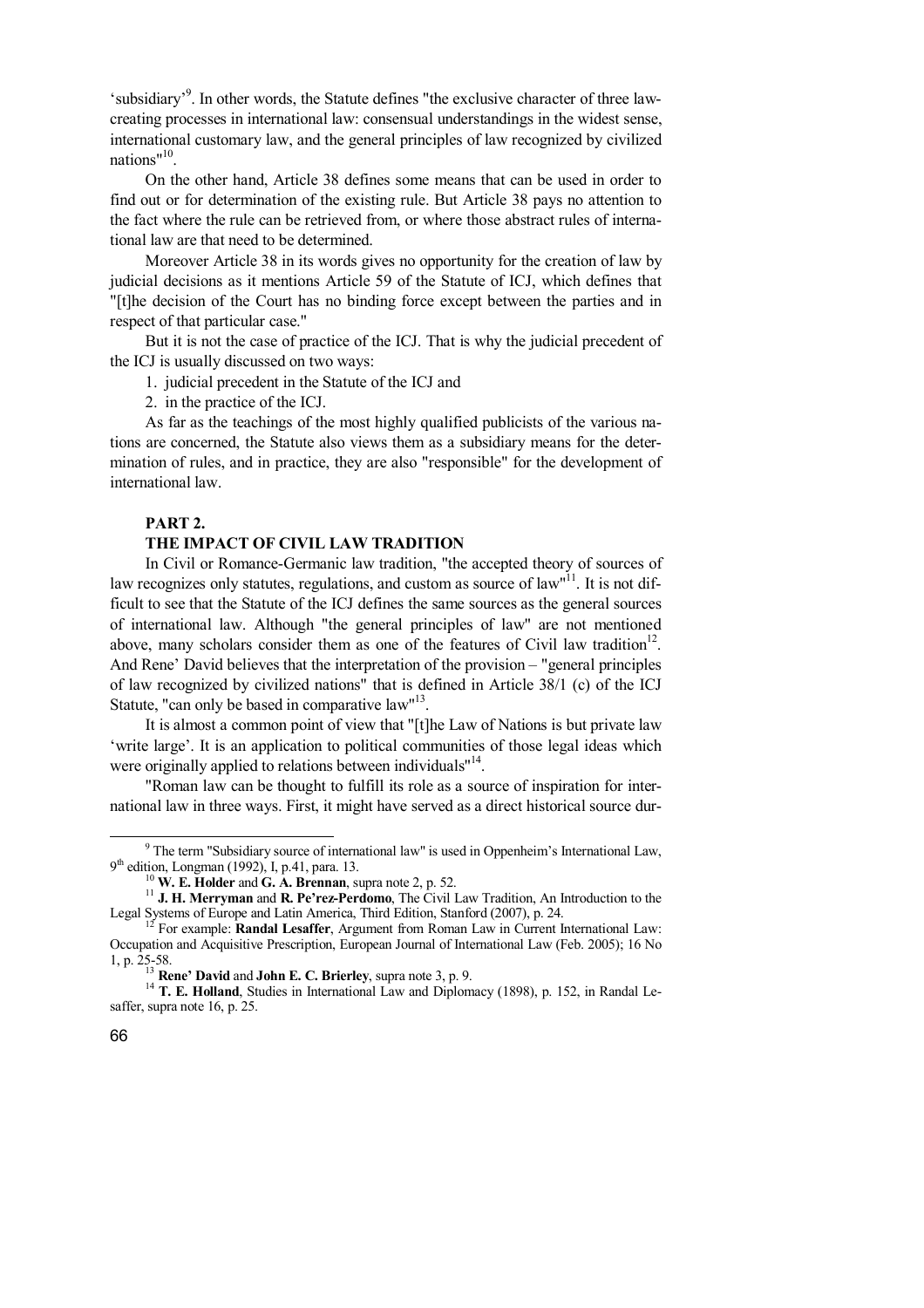ing the formative period of the modern law of nations. Second, it might have served as an indirect historical source because of its enduring impact on the great municipal law systems afterwards. Thirdly, it might still be considered *ratio scripta,* the expression of a timeless and universal law"<sup>15</sup>.

## *Historical Approach*

In order to see the influence of Civil Law on the sources of international law, it is very important to look through approaches of "the founders" of international law. And almost all of them had a point of view that the origins of international law had come from Roman or private law.

According to the view of the former judge of the ICJ H. Lautherpacht "[t]he modern repudiation of private law as a source of international law seems to have received some support from Grotius and his forerunners and successors"<sup>16</sup>.

Albericus Gentilis (1552-1608), Regius professor of Civil Law at Oxford said that "[a]ll Sovereign Princes are obliged to be governed by the Civil Law in the disputes between them."

Hugo Grotius (1583-1645), 'the founder of international law', "did not accept private law (or Roman law) as having *per se* obligatory force in international law, but he certainly was taking over, under a different name, its rules and principles whenever he deemed it to be evidence of the law of nature applicable to a given case"<sup>17</sup>. Moreover, as Grotius mentions "with respect to the whole mankind States took the place of private people"<sup>18</sup>.

We agree with H. Lautherpacht's view that Roman law had played a paramount role during the formative period  $(16<sup>th</sup> - 17<sup>th</sup>$  centuries) of international law as the great authors of international law, like A. Gentilis, H. Grotius, Richard Zouche and even the 'positivist' Cornelius van Bynkershoek (1673-1743) had made ample use of 'private law analogies' derived from Roman law in articulating the emerging law of nations." Moreover "[i]n the Middle Ages, Roman Law was, to a large extent, conterminous with  $law''^{19}$ .

For Lautherpacht as well, Roman law was the common core under the municipal law system of the Civil law tradition, which can be considered as an indirect historical impact.

In the light of the abovementioned, we can say that Roman law served as a historical source for current international law.

#### *Civil Law and International Law Sources*

#### *Treaties*

 $\overline{a}$ 

One of the features of Civil Law tradition is that it is a private law, or in other words, "private law derives from Civil Law." And the whole private law is based on

<sup>15</sup> **Randal Lesaffer**, supra note 12, p. 25.

<sup>&</sup>lt;sup>16</sup> Hersch Lautherpacht, Private Law Sources and Analogies of International Law, First published 1927, (1970), p. 8.

 $17$  Ibid., supra note 16, p. 14-15.

<sup>18</sup> **H. Grotius**, Mare liberum 5 (1609): see on Grotius in this respect, **R. Tuck**, The Rights of War and Peace, Political Thought and the International Order from Grotius to Kant (1999), p. 79-89; see Randal Lesaffer, supra note 16, p. 28.

<sup>&</sup>lt;sup>19</sup> Hersch Lautherpacht, International Law (1973), ii, p. 185 in Randal Lesaffer, supra note 12, p. 34.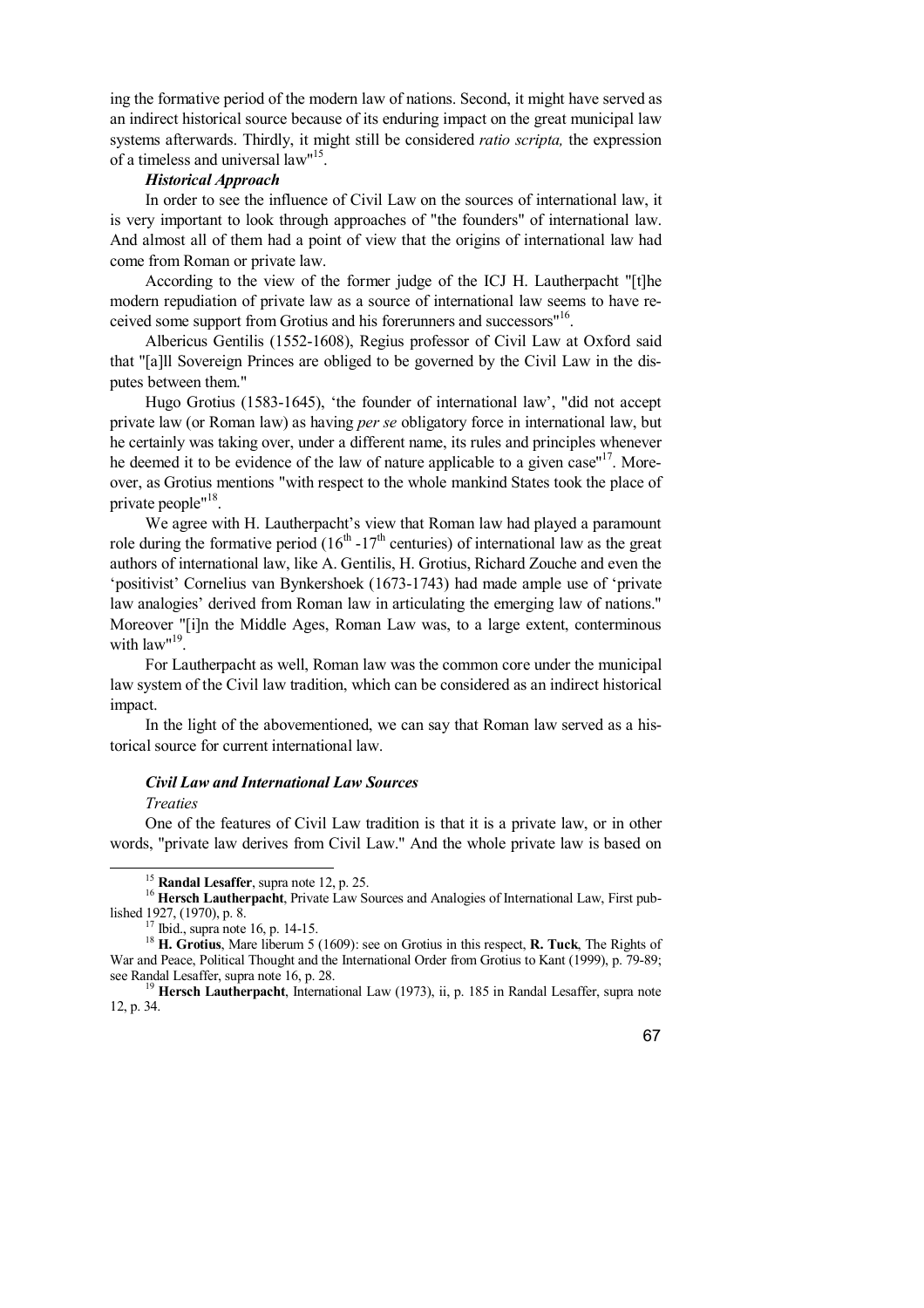contract that is "a promise between two or more parties that the law recognizes as binding by providing a remedy in the event of breach<sup> $n^{20}$ </sup>. One of the main differences between Common law and Civil law contracts is that in Common law tradition the general pillar of the contract is "'mutual assent' between the parties"<sup>21</sup>, while in Civil law tradition it is 'a promise'.

The Charter of the United Nations recognizes the sovereign equality of the states as one of the *jus cogens* or peremptory principles of international law (*Article 2/1*). And this principle is the basis of international law on treaties (*The Preamble of Vienna Convention on the Law of Treaties, (1969)*). Without this principle, there can be no agreement between states.

"The law of treaties was tributary to contract  $law''^{22}$ . And "[t]hat all contracts are based on agreement and that they should bind the parties were Roman ideas"<sup>23</sup>. As a matter of substantive law, therefore, "it was the French Civil Code's achievement to recognize that the parties' agreement creates a contract, regardless of its form or subject matter"<sup>24</sup>.

Taking into account the abovementioned, we agree with Judge H. Lautherpacht that "[t]he legal nature of private law contracts and international law treaties is essentially the same. The autonomous will of the parties is, both in contract and in treaty, the constitutive condition of a legal relation which, from the moment of its creation, becomes independent of the discretionary will of one of the parties" and "[i]t is the law of the State which gives objective force to a contract in private law, and it is the rule *pacta sunt servanda,* one of the fundamentals of international law, which imparts objective force to international treaties"<sup>25</sup>.

Thus, some conclusion can be made that an international treaty that is in the first level of hierarchy of the sources of international law is an expression of a contract from Civil Law (Private Law) tradition, and that the principle *pacta sunt servanda*  that provides: "[e]very treaty in force is binding upon the parties to it and must be performed by them in good faith" (Article 26 of *Vienna Convention on the Law of Treaties.*) is nothing else than one of the major features of Civil Law tradition, as "good faith" is applicable to Civil Law only.

#### *Custom*

In the hierarchy of the sources of international law, according to Article 38 of the ICJ Statute, the custom is the second one.

There are some controversies among some scholars concerning the significance of the custom in international law. Some of them think that the role of the custom is not so important to feel comfortable at this pace of the development of international

<sup>20</sup> **Burnham William**, Introduction to the Law and Legal System of the United States, Fourth Edition, Thompson West (2006), p. 289.

Ibid, p. 289.

<sup>22</sup> **Randal Lesaffer**, supra note 14, p. 27.

<sup>&</sup>lt;sup>23</sup> **R. Zimermann**, The Law of Obligation, Roman Foundation of the Civilian Tradition, Oxford (1996), p. 563-5 in John Bell, Principles of French Law, Oxford University Press (1998), p. 307. <sup>24</sup> John Bell, Principles of French Law, Oxford University Press (1998), p. 307.

<sup>25</sup> **Hersch Lautherpacht**, supra note 16, p. 156.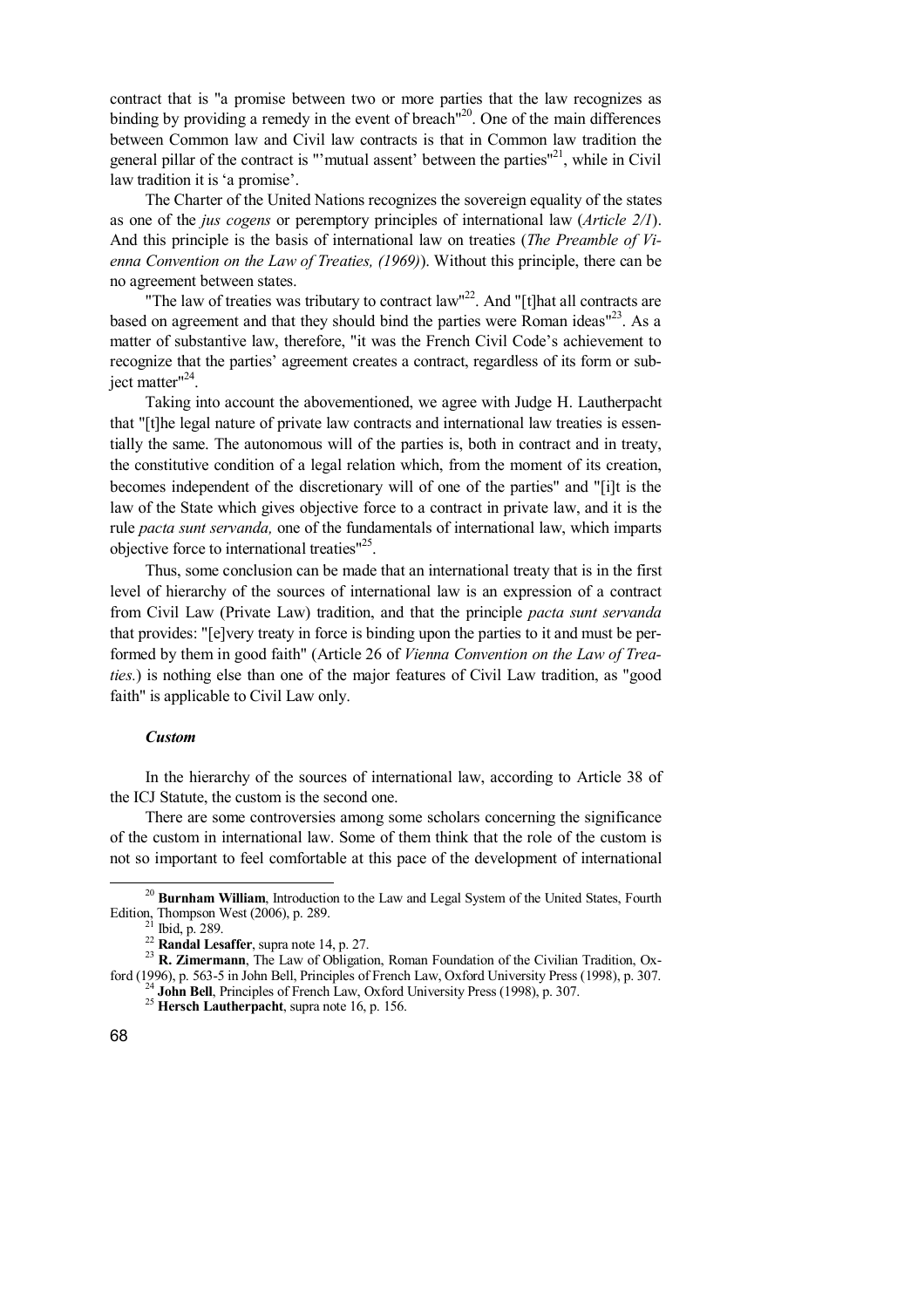law, because of its slow movement and development<sup>26</sup>. The positivist school of law has also attempted to dismiss the role of custom. According to that view, "custom now occupies only a minimal place in codified law which in the future is to be identified with the will of the legislators $n^{27}$  or with the will of states in the case of international law. This view is also expressed in the official documents of some states $^{28}$ .

The others think that it is a dynamic action for the creation of international law and even more important than treaties, as it has universal application<sup>29</sup>. And even some scholars think that it is very difficult to "make a sharp division between customary law and the principles of law"<sup>30</sup>.

 However, the application of customary international law by the ICJ is a fact now and nobody thinks that there has been any influence on the contemporary international law by the customary law.

The wording of Article 38 shows that for the creation of a customary rule only the state practice is not enough and that practice must be "accepted as law." The state practice is only the material element; the subjective belief of states in the fact "that behavior is a law<sup>131</sup> is also required. In other words "[n]ot only must the acts concerned amount to a settled practice, but they must also be such, or be carried out in such a way, as to be evidence of a belief that this practice is rendered obligatory by the existence of a rule of law requiring it. The need of such a belief, i.e., the existence of a subjective element, is implicit in the very notion of the *opinion juris sive necessitaties." <sup>32</sup>* Thus, customary international law consists of state practice (*usus*) *and opinio juris.* And it must be indicated that *opinio juris* is not required to be expressed; it can also be deduced from the state practice, but the practice must be "crystallized"<sup>33</sup> enough.

As the impact of two main legal traditions on the international custom as a source of international law is concerned, it must be born in mind that "Common law is not a customary law." And "[t]he 'general immemorial custom of the realm' upon which the Common law is theoretically based was never anything more than a simple fiction employed in order to remove any suspicion of arbitrariness with respect to what the early judges were actually doing". It can also be added that "[l]aw in England, before the elaboration of the Common law, was essentially customary, and the Common law borrowed many rules from the varied local customs formerly in force, but the process of building the Common law itself was the fashioning of a judge-made law, based on reason, which replaced the customary law of the Anglo-Saxon period"<sup>34</sup>.

<sup>26</sup> For example: **W. Friedman**, The Changing Structure of International Law, New York  $(1964)$ <sub>3</sub>. 121-123.

<sup>27</sup> **Rene' David** and **John E. C. Brierley**, supra note 3, p. 118.

<sup>&</sup>lt;sup>28</sup> For example: The American Law Institute, Restatement of the Law Third, The foreign Relations Law of the United States, / St. Paul, Minn. (1987), p. 32.

<sup>&</sup>lt;sup>2</sup> For example: **D'Amato**, The Concept of Custom in International Law, Cornell (1971), p. 12 <sup>30</sup> Fisheries Jurisdiction Case (United Kingdom v. Iceland), Separate Opinion of Judge de Castro, I.C.J. Reports 1974, p. 100. Available at http://www.icj-cij.org/docket/files/55/5991.pdf

<sup>31</sup> **Malcolm N. Shaw**, International Law, Fifth Edition, Cambridge (2003), p. 70.

<sup>&</sup>lt;sup>32</sup> North Sea Continental Shelf Cases, Federal Republic of Germany/ Denmark; Federal Republic of Germany/ Netherlands, (Judgment of 20 February 1969), I.C.J. para. 77. Available at http://www.icj-cij.org/docket/files/52/5561.pdf

<sup>33</sup> Ibid, p. 57.

<sup>34</sup> **Rene' David** and **John E. C. Brierley**, supra note 3, p. 358.

<sup>69</sup>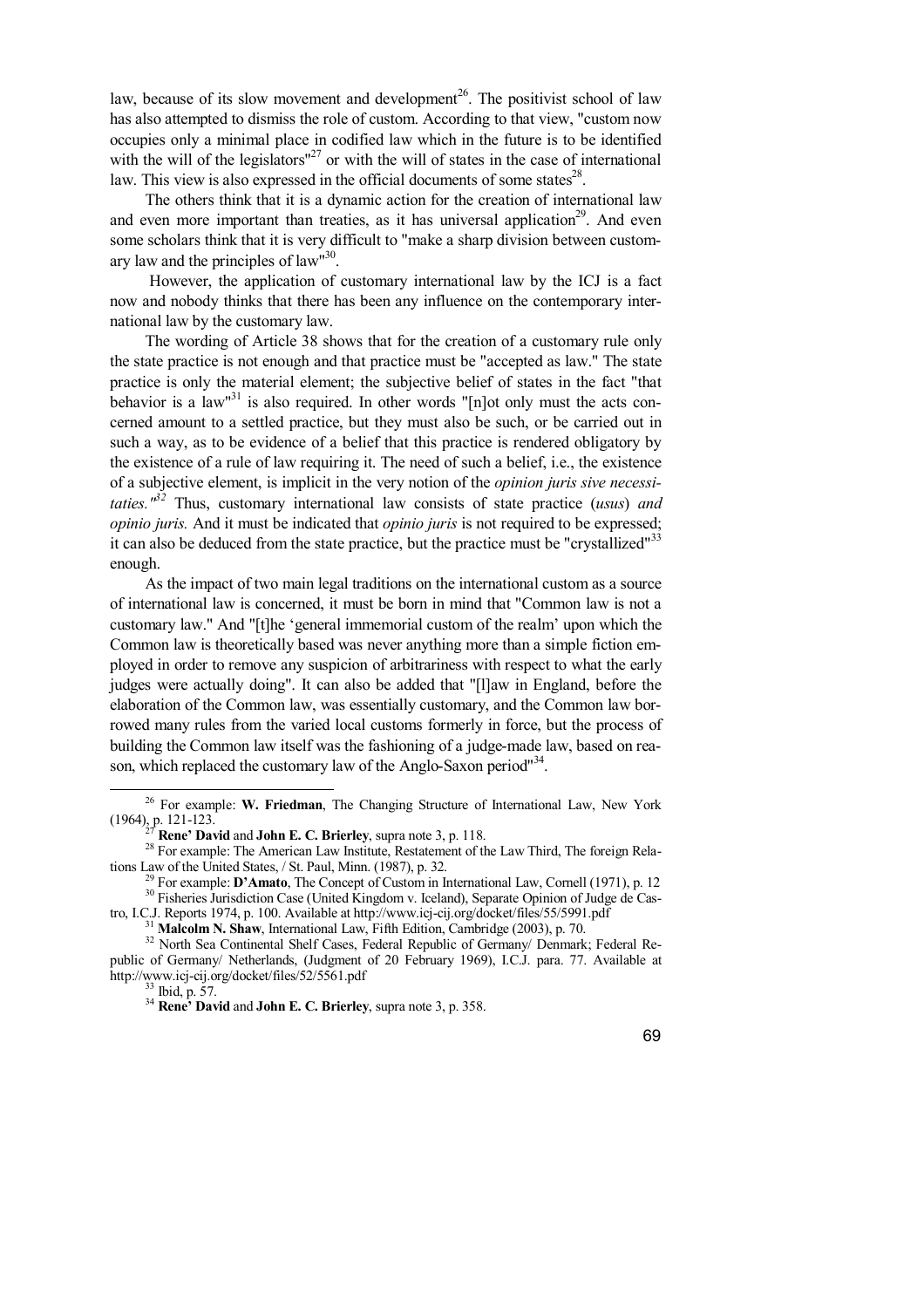But one may ask whether the judge who is trying to apply some rules tries to declare and apply what is already law that exists as a customary rule, or introduces a new rule into the law. In this case some demarcation lines must be made between custom and rules of Common law: "[c]ustom is not usually matter of record, and has to be proved from practice – frequently ancient practice, not easily demonstrable; whereas rules of Common Law, however general and 'immemorial', are always to be found in some kind of formulation, whether in decisions, dicta, or commentaries"<sup>35</sup>.

As it concerns Roman law, "[i]t was accepted as a fact of general recognition … that the original law of Rome had been customary", that was codified later, "first with the semi-legendary Leges Regiae, and next with the Twelve Tables"<sup>36</sup>. And even before the thirteenth century "[t]he existing elements, from which the system was to be constituted, were essentially of a customary character<sup>137</sup>. But scientific community does not accept the explicit theory of custom in Roman law. And even now "while an explicit theory of custom is absent from the surviving sources of Roman Law, its recognition in great variety of circumstances leaves no doubt of its practical importance"<sup>38</sup>.

The faith that customary international law has been under the influence of Roman or Civil Law comes also from the fact that in Roman law the essential characteristic of custom was "uniformity or unanimity of practice"<sup>39</sup> and that such terms as *usus* or *opinio necessitaties* were essential part for making obligatory custom in Roman law. All these terms can be seen in the judgments of the ICJ and they are used for finding out the existence of customary rules in international relations of states. It does not mean that customary international law is some kind of mirror of the customary law that has been in Roman or Civil Law, but it can be a proof for that it is Civil Law tradition that has made a great influence on recognition customary rules as source of international law by the ICJ and on the further development of customary international law, that has been codified since the  $20<sup>th</sup>$  century but still serves the international community as a great area of obligatory rules.

## *General Principles of Law*

Article 38/1(c) provides the third source of international law that is "the general principles of law recognized by civilized nations." These principles do not consist "in specific rules formulated for practical purposes, but in general propositions underlying the various rules of law which express the essential qualities of judicial truth itself, in short of Law" 40 . If we look through the *travaux preparatoires* of the Statute, we can see that Lord Phillimore, who proposed the formula, explained that "by general principles of law he meant 'maxims of law'" and that these principles must be "accepted by all nations *in foro domestico*<sup>*n*41</sup>. As far as the recognition "by civilized nations" is concerned, the qualification was intended "to safeguard against subjective and possi-

<sup>35</sup> Sir **Carleton Kemp Allen**, supra note 1, p. 153.

<sup>36</sup> Ibid, p. 81.

<sup>37</sup> **Rene' David** and **John E. C. Brierley**, supra note 3, p. 33.

<sup>38</sup> Sir **Carleton Kemp Allen**, supra note 1, p. 82.

<sup>39</sup> Ibid, p. 83.

<sup>40</sup> **W. E. Holder** and **G. A. Brennan**, supra note 2, p. 92. <sup>41</sup> Ibid, p. 92-93.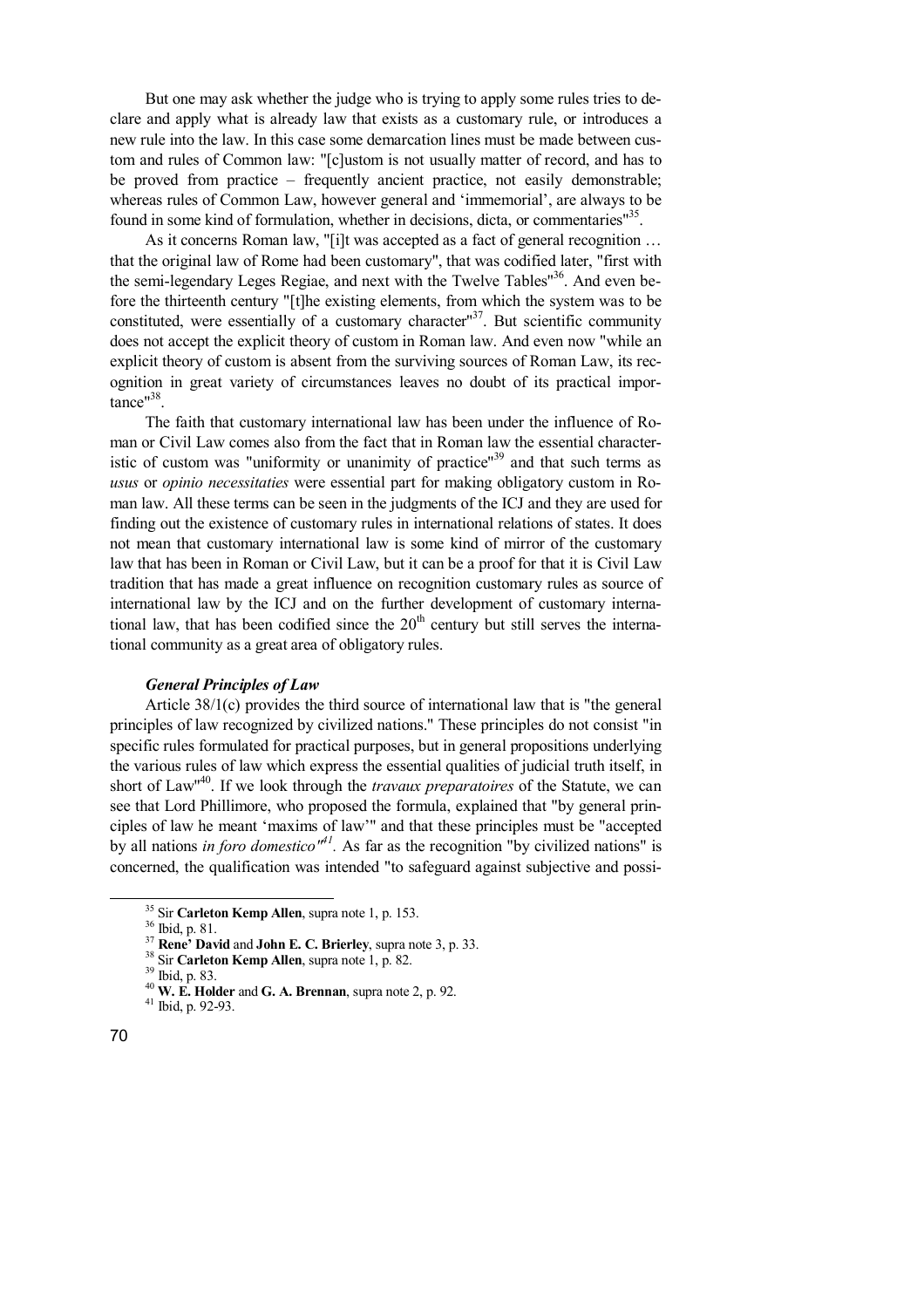ble arbitrariness on the part of the judge" and to exclude from consideration systems of law of primitive communities that were not civilized<sup>42</sup>. Article 38/1 (c) "denies the fundamental tenet of positivism that custom and treaty are the only sources upon which the judge is entitled to draw"<sup>43</sup>.

The general principles of law or super-eminent principles (*Generalklauseln, principles g'ene'raux*) are also regarded as sources of law in Civil law tradition. These principles can be found sometimes "in the enacted law and also, if need be, outside it" and "they bring to light the fact that in the Romance-Germanic family there is a subordination of law to the commands of justice, such as it is conceived at a given moment in a given period, and that this legal family is a *jurists' law,* not merely a system of legislative norms<sup>"44</sup>.

 Judge H. Lautherpacht saw these principles as "nothing but the basic principles and features that the main law systems of the world shared" and "as private law, of all branches of the law, had the longest tradition and were by far the best developed, general principles of law under Article 38 referred first and foremost to the common heritage of (Western) heritage national private law systems"<sup>45</sup>. In his view "[i]n consequences, the Statute had legitimated the practice of private law analogies and had given it an essential role in the development of international law<sup>146</sup>.

H. Lautherpacht indicated also the view of Common law lawyers saying that some  $19<sup>th</sup>$  and  $20<sup>th</sup>$  century lawyers, especially from common law countries, directly referred to Roman law as '*ratio scripta' (The reason of the thing).* To those authors, Roman law by definition seemed to embody the general principle of law.

For him, private law rules could only be invoked as proof of 'general principles of law' inasmuch as they were truly 'general'. This necessitated that those roles had to be 'universally adopted', which outweighed consideration of 'legal justice'. Under 'universal' he understood that these rules had at least to be found in "the main systems of private jurisprudence"<sup>47</sup>.

Taking into account the abovementioned, it can be stated that "general principles of law" are one of the main features of Civil Law tradition and that it has greatly influenced understanding and applying such principles in contemporary international law. To prove this, a lot of 'maxims of law' functioning in international law and having their roots in Roman law can be adduced, such as *pacta sunt servanda, nulum crime sine lege, lege specialis derogat legi generalis, jus excludenti alios, onus probandi incumbit actori,* right of occupation *terra nullius<sup>48</sup> ,* etc.*.* 

However, one should not forget that "[t]he general principles as a whole are determined and defined by comparative law, i.e. by the process of comparing municipal

 $\overline{a}$ 

<sup>42</sup> Ibid, p. 93.

<sup>43</sup> **H. Lautherpacht**, 'General Rules of the Law of Peace', in E. Lautherpacht (ed.), International Law, Being the Collected Papers of Hersch Lauterpacht (1970), I, 179, at 242.

<sup>44</sup> **Rene' David** and **John E. C. Brierley**, supra note 3, p. 137.

<sup>45</sup> **Randal Lesaffer**, supra note 12, p. 29.

<sup>46</sup> **Hersch Lautherpacht**, supra note 16, p. viii.

<sup>47</sup> Ibid., p. 177.

<sup>&</sup>lt;sup>48</sup> The Permanent Court of International Justice recognized the last principle as 'an original means of peaceably acquiring sovereignty'. - Legal Status of Eastern Greenland (1931), P.C.I.J., at 44 and 63. Available at http://www.icj-cij.org/pcij/serie\_AB/AB\_48/01\_Groenland\_ordonnance 19320802.pdf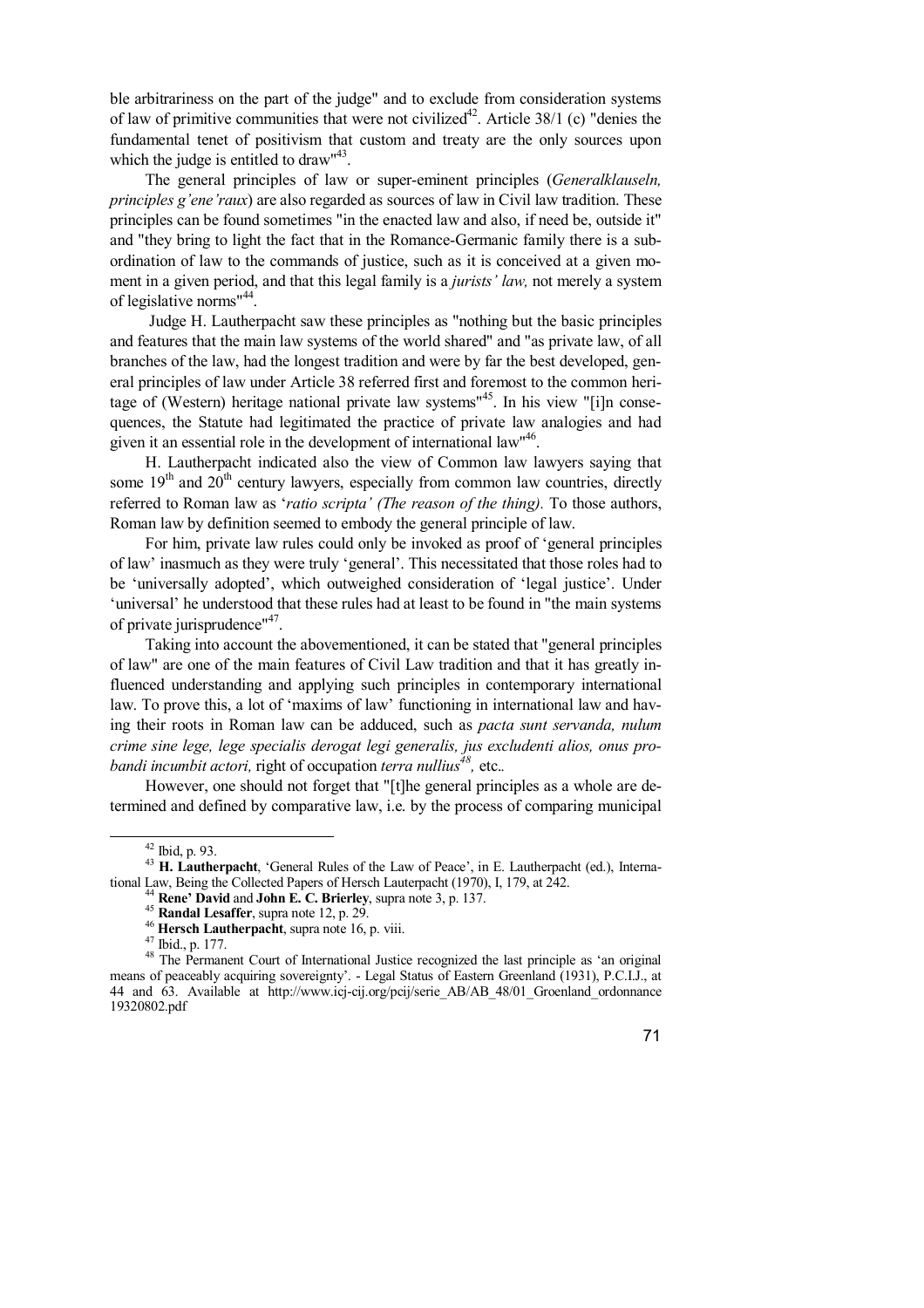systems of law." It means that besides the huge influence from Civil Law tradition, the general principles of international law are influenced also by Common law tradition, because "a principle of law is general if it is being applied by the most representative systems of municipal law<sup>149</sup>. This notion has been reaffirmed by the ICJ in Corfu Channel case<sup>50</sup>.

# *The teachings of publicists*

The one of the subsidiary means for determining rules of international law, per Article 38/1 (d) of the Statute of the ICJ, is "the teachings of the most highly qualified publicists of the various nations". The teachings that can appear in various forms like books, articles, etc., are considered "secondary sources" in terms of the sources of international law.

Looking through the history, writers on international law held a "pre-eminent position" and it was very difficult to speak about and to implement international law and not to rely heavily on the writings of Suarez, Gentilis  $(16<sup>th</sup>$  century), Grotius, Zouche, Pufendorf  $(17<sup>th</sup>$  century), also in  $20<sup>th</sup>$  century, in particularly in the first part, international law was a subject of influence of scholars (Oppenheim, Lautherpacht, etc.) and even "[u]pon a long view, there seems to be no legal order wherein the publicists – a peculiar term –played a greater part than international law<sup>151</sup>.

The ICJ in its cases mostly does not include statements of publicists, but opinions of judges are full of these statements<sup>52</sup>. Individual judges pay "greater or less regard to the writings of publicists as authoritative statements of the law, although as a matter of policy the Court will not disclose in its judgment the secondary means of determining the relevant rules which have most influenced its deliberations<sup>153</sup>. The PCIJ also referred to doctrine. In the judgment of 1925, it referred to the "much disputed question in the teachings of legal authorities and in the jurisprudence of the principal writers<sup>154</sup>. That is what we can also see in some judgments of the courts in modern Italy, even in the circumstances when the legislature has prohibited citing books and articles in their opinions<sup>55</sup>.

Under the comparative analyze it can be seen that in Common law tradition "law owes less to professors ... and more to judges<sup>"56</sup>, on the other hand "[w]orks of legal

<sup>49</sup> **W. E. Holder** and **G. A. Brennan**, supra note 2, p. 94.

<sup>&</sup>lt;sup>50</sup> Shabtai Rosenne, The International Court of Justice, An Essay in Political and Legal Theory, Leyden (1957), p. 423.

<sup>&</sup>lt;sup>51</sup> Clive Parry, The Sources and Evidences of International Law, Manchester University Press, 1965, p. 103.

 $52$  Fisheries Jurisdiction Case (United Kingdom v. Iceland), Separate Opinion of Judge de Castro, p. 100, Separate Opinion of Judge Dillard, pp. 56-57, 61, 69-70, , I.C.J. Reports 1974; Nuclear Test Case (Australia v. France), Dissenting Opinion of Judge de Castro, pp. 377-378, Dissenting Opinion of Judge Sir Garfield Barwick, p. 405, 396, 428-429, Separate Opinion of Judge Gros, p. 297, Joint Dissenting Opinion of Judges Onyeama, Dillard, Jime'nez de Are'chega, and Sir Humphrey Waldock, p. 314, , I.C.J. Reports 1974, etc.. Available at http://www.icj-cij.org/docket, See also Edvard Hambro / Arthur W. Rovine, The Case Law of The International Court,1973-1974, Vol. VIII, A. W. Sijthoff – Leyden, 1976, p. 65.

<sup>53</sup> **W. E. Holder** and **G. A. Brennan**, supra note 2, p. 110.

<sup>54</sup> Certain German Interests in Polish Upper Silesia, P.C.I.J., Series A, N. 6 (1925), p. 20. at http://www.icj-cij.org/pcij/serie\_A/A\_06/16\_Interets\_allemands\_en\_Haute\_Silesie\_polonaise Competence\_Arret.pdf

<sup>55</sup> **J. H. Merryman** and **R. Pe'rez-Perdomo**, supra note 15, p. 59.

<sup>56</sup> **Rene' David** and **John E. C. Brierley**, supra note 4, p. 365.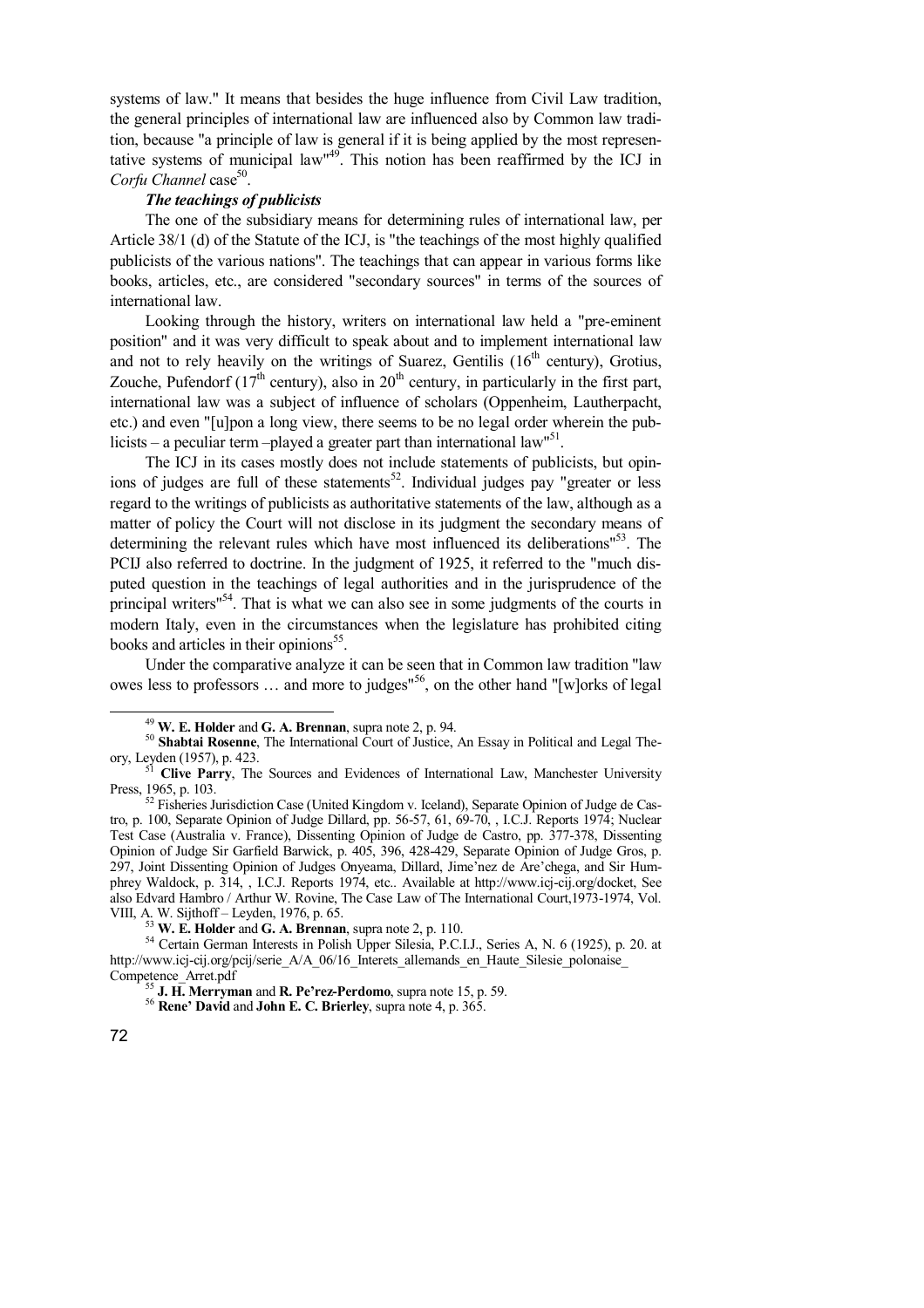scholarship were for a long time the fundamental source of law in Romance-Germanic family", which was not as such for the lawyers from Common law tradition, and "[o]nly recently has the primacy of doctrinal writing given way to that of enacted law, with the establishment of democratic ideas and the advent of codification"<sup>57</sup>.

Looking through the Roman law history, we can find also that in some period great Roman lawyers' opinions were even regarded as a source of Roman law. And it is true that sometimes Romance-Germanic legal family is considered to be "jurists' law" <sup>58</sup>. It is also significant that the main 'representatives' of Civil law tradition: *Corpus Juris Civilis* and the Civil Code of Napoleon were drafted by scholars.

Thus, it is noteworthy that "legal scholars are the dominant actors in civil law"<sup>59</sup> and it is the Civil Law under whose influence teaching of most qualified publicists has been recognized by the international community as a subsidiary means for the determination of law rules or as a secondary source.

# **PART 3.**

# **THE IMPACT OF COMMON LAW TRADITION**

The main sources of international law have their roots in Civil Law tradition, but it did not prevent some lawyers from conclusions that "the law of nations in its full extent, was a part of the law of England"<sup>60</sup> or that "international law is a part of United States law"<sup>61</sup>.

It is very hard to agree with them. No one denies that Common law has its part of influence upon international law, but it cannot be the main source from which the law of nations takes its start, what is more comfortable to say about Roman law.

Nevertheless, the main evidence of the influence upon the sources of international law by Common law is the judicial precedent.

## *The Significance of the Judicial Precedent in the ICJ and International Law*

Article 38/1 (d) provides judicial decisions as a subsidiary means for the determination of rules of law and mentions also Article 59 of the Statute, which stipulates that "[t]he decision of the Court has no binding force except between the parties and in respect of that particular case." A similar article can be found also in the French *Code Civil (Article 5: "Judges are forbidden to decide cases submitted to them by way of general and regulatory provisions.")*. But the wording of Article 59 is complicated and "has reference not to the major question" but "to an altogether minor point relating to intervention – a point connected with Article  $63<sup>162</sup>$  which lays down: "2. Every

 $\overline{a}$ 

<sup>57</sup> Ibid, p. 134.

<sup>58</sup> **Rene' David** and **John E. C. Brierley**, supra note 4, p. 137.

<sup>59</sup> **J. H. Merryman** and **R. Pe'rez-Perdomo**, supra note 11, p. 60.

<sup>60</sup> **Lord Mansfield**, **Triquet v. Bath**, 3, Burr. 1478 in Jans I. Westengand, American influence upon International law, Journal of Comparative Legislation and International Law, New Series, Vol. 18, N. 1 (1918), Cambridge University Press, p. 3.

<sup>&</sup>lt;sup>61</sup> The U.S. Supreme Court, Mr. Justice Gray in Paquete Habana, 175, U.S., 677, 700 in Jans I. Westengand, supra note 60, p. 3.

<sup>62</sup> Sir **Hersch Lautherpacht**, Sir **Hersch Lautherpacht**, The Development of international Law by The International Court of Justice, London (1958), p. 8.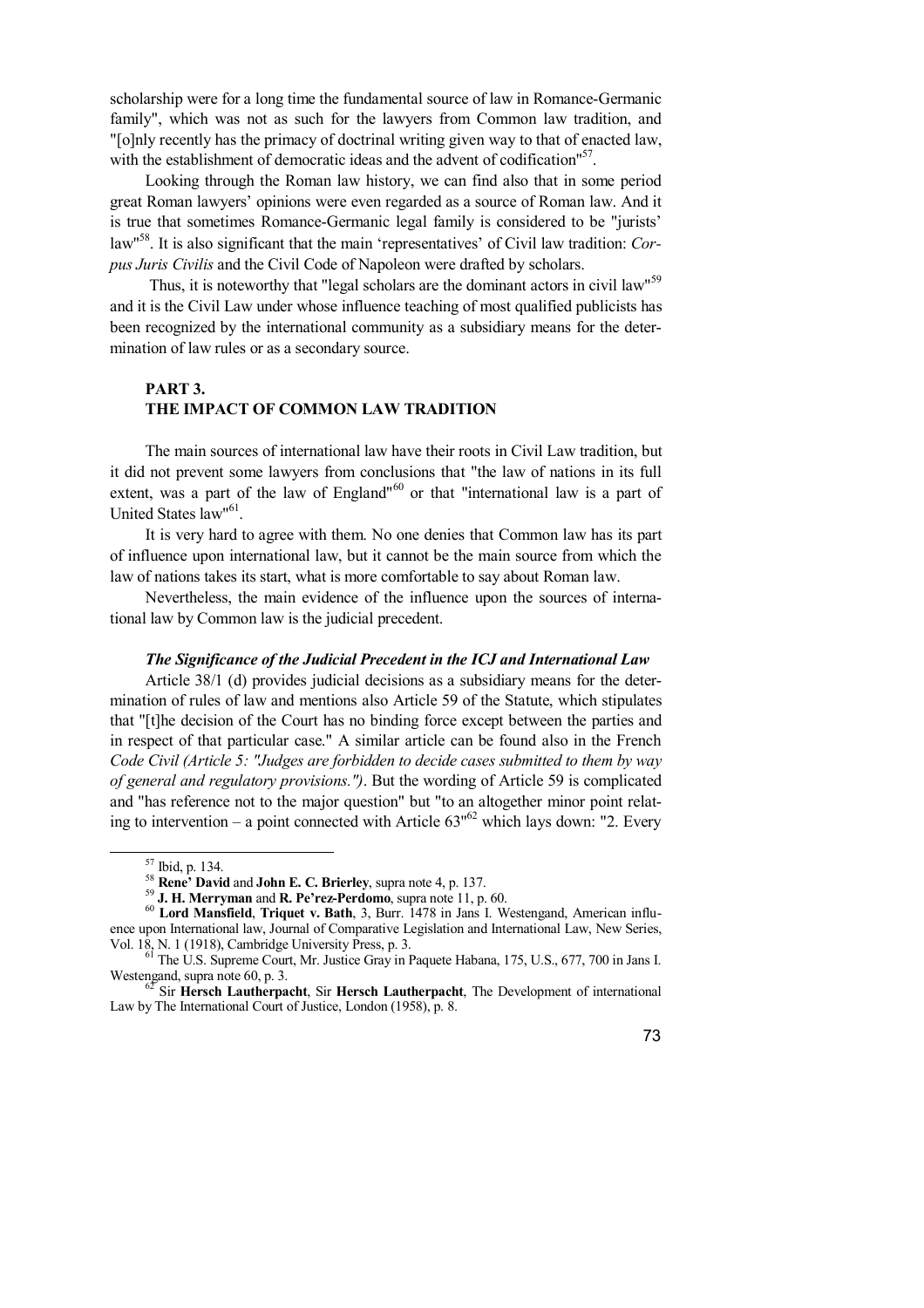state so notified has the right to intervene in the proceedings; but if it uses this right, the construction given by the judgment will be equally binding upon it," otherwise Article 38/1 (d) would be meaningless.

Thus, Article 59 does not forbid using judicial precedent but "states directly what Article 63 expresses indirectly<sup>163</sup>. Although this point of view is not universal and it is accepted also that Article 59 "excludes the system of proceedings"<sup>64</sup>. And if it is so than only in the Statute and in theory, but not in practice.

In practice, referring to the previous decisions is one of the features of the ICJ. There are many cases where the International Court (the PCIJ and its successor the ICJ) referred to its previous decisions. For example: "Nothing has been advanced in the course of the present proceedings calculated to alter the Court's opinion on this point"<sup>65</sup>, "following the precedent affording by its Advisory Opinion N. 3 ... "<sup>66</sup>, "the Court would normally apply the principle it reaffirmed in its 1950 Advisory Opinion concerning the *Competence of the General Assembly for the Admission of a State to the U.N.*  $\ldots$ <sup>67</sup>, "as the Court said in its Judgment on the preliminary objections in the case concerning the *Temple of Preah Vihear* ..."<sup>68</sup>, "the principles underlying earlier decisions throw light on the question …" <sup>69</sup>, etc.

Moreover, it is difficult to find a case where no reaffirmal to previous decisions is made. But it does not mean that international law (and the Court) "adopted the common law doctrine of judicial precedent<sup>"70</sup>. The Court is not bound to act in accordance with its previous decisions. And if in Common law tradition the case-law "follows the rule of *stare decisis",* no such demand is required for the ICJ. But some judges had another point of view. For example, Judge Read in the *Peace Treaties* case adopted a highly technical principle of the Common law: "Article 38 of the Statute is mandatory and not discretionary … The expression 'judicial decisions' certainly includes ... the principles applied by the Court as the basis of its decisions"<sup>71</sup>.

 $\overline{a}$ 

<sup>66</sup> Greco-Turkish Agreement of December, 1926, P.C.I.J., Series B, N. 16 (1928), p.15. Available at http://www.icj-cij.org/pcij/serie\_B/B\_16/01\_Interpretation\_de\_l\_Accord\_greco-turc \_Avis\_consultatif.pdf

<sup>67</sup> Fisheries Jurisdiction Case (United Kingdom v. Iceland), Jurisdiction of the Court, Judgment, I.C.J. Reports 1973, pp. 9-10. Available at http://www.icj-cij.org/pcij/serie B/B 16/ 01 Interpretation de 1 Accord greco-turc Avis consultatif.pdf

<sup>68</sup> Nuclear Tests Case (Australia v. France), Judgment, I.C.J. Reports 1974, pp. 267-267. Available at http://www.icj-cij.org/docket/files/58/6093.pdf

<sup>63</sup> Ibid, p. 8.

<sup>&</sup>lt;sup>64</sup> Application for Review of Judgment N. 158 of the United Nations Administrative Tribunal, Dissenting Opinion of Vice-President Ammoun, I.C. J. Reports 1973, p. 249. Available at http://www.icj-cij.org/docket/files/57/6041.pdf

<sup>&</sup>lt;sup>65</sup> German Interests in Polish Upper Silesia (Merits), P.C.I.J., Series A, N, 7 (1926), p.31. Available at www.icj-cij.org/pcij/serie\_A/A\_07/19\_Interets\_allemands\_en\_Haute\_Silesie\_ polonaise\_Fond\_Opinion\_Rostworowski.pdf

<sup>&</sup>lt;sup>69</sup> Interpretation of the Convention of 1919 concerning Employment of women during the Night, Advisory Opinion, P.C.I.J., Series A/B, N. 50, 1932, p. 375. Available at http://www.icjcij.org/pcij/serie\_AB/AB\_50/01\_Travail\_de\_nuit\_Avis\_consultatif.pdf

 $\rm^0$  Sir **Hersch Lautherpacht**, supra note 62, p. 13.

<sup>71</sup> Interpretation of Peace Treaties with Bulgaria, Hungary and Romania, I.C.J., Advisory Opinion, 1950, Available at http://www.icj-cij.org/docket/files/8/1865.pdf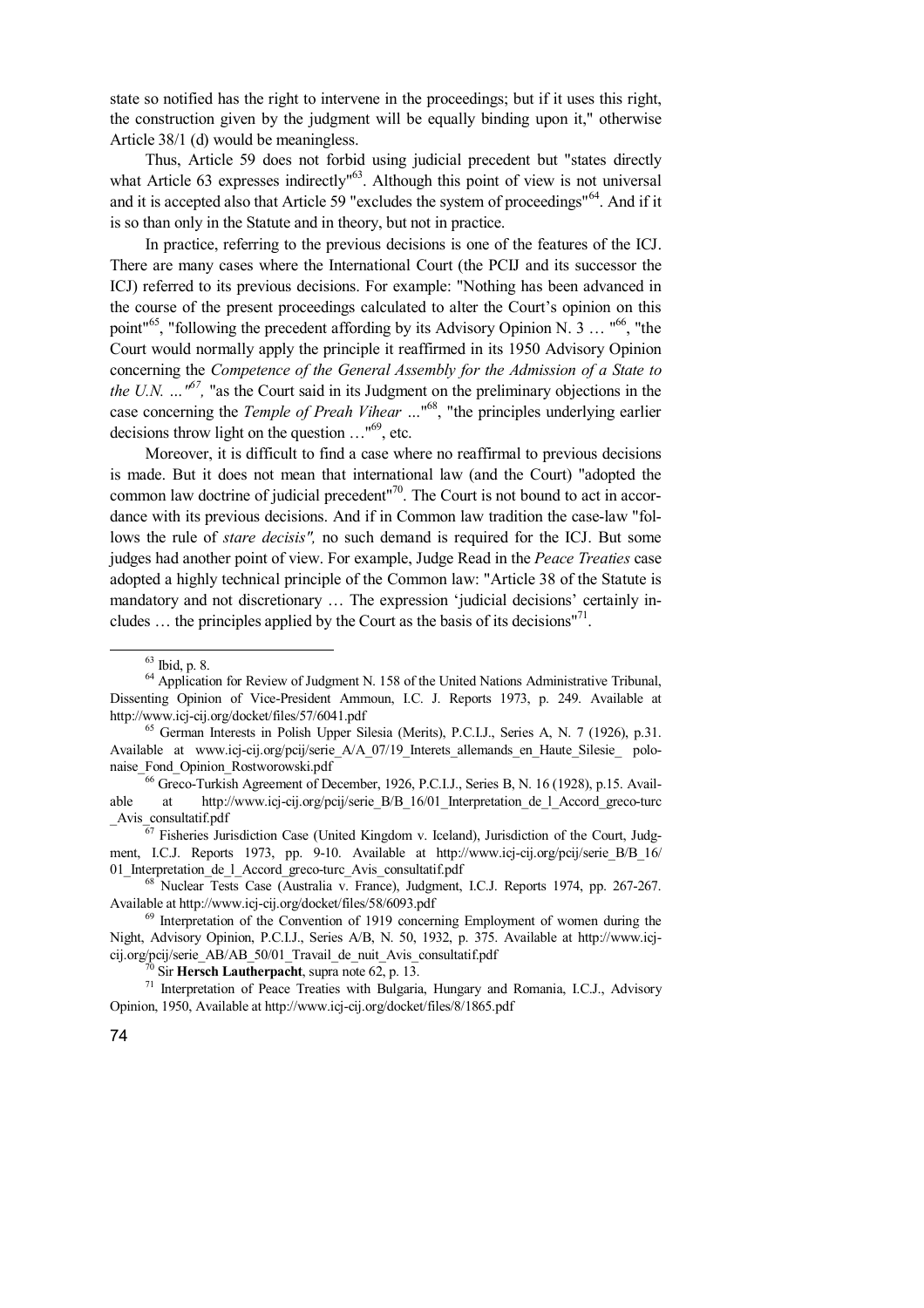On the other hand, the ICJ "while not fettered by the rigidity of the formal doctrine of precedent, has largely adopted its substance" $<sup>72</sup>$ . The appearances of judicial</sup> precedential system can be also noticed in Civil law tradition. In the contemporary judicial systems of Civil law, countries courts try not to act in contrary to their previous decisions and that is because of the influence that Common law tradition has had upon Civil law and upon international law.

The adoption of the doctrine of precedent has its reasons. The reason is the same as it was for the creation of formal doctrine of precedent in the countries of Common law. It is the absence of a generally recognized system of law, such as in Civil law. There are, of course, many international agreements that create international legal system, but that system is very stable and needs to be developed. For that the international tribunals and especially the ICJ are the only institutes that can develop it out of the political influence of states and sometimes even try to create a law.

## *Does the ICJ create law?*

The creation of law by judges is a feature of Common law. The Common law, "created by the royal courts of Westminster, is a 'judge made' law" and "[t]he role of judicial decisions has not only been to apply but also to *define* the legal rules" 73 .

According to the competence the Court has received from the international community, it has no right to create law. The International Court (the PCIJ and then the ICJ) has been set up with certain purposes, defined in its Statute but in years it has grown up "to fulfill tasks not wholly identical with those which were in the minds of their authors at the time of their creation" 74 . The new direction of the Court's function has been the development of international law. And "judicial decisions have become a most important factor in the development of international law, and the authority and persuasive power of judicial decisions may sometimes give them greater significance than they enjoy formally"<sup>75</sup>.

Some scholars think that in the process of the development of international law the Court sometimes creates law. And that law has been defined as "judicial legislation", which is "not a legal term of art, but legal philosophy"<sup>76</sup>.

The Court itself has always denied in its cases that it could create law: "[i]t is clear that the Court cannot legislate … it states the existing law and does not legislate"<sup>77</sup>. Judge Weiss in *Lotus* case also was against the creation of law by the Court: "[i]nternational law is not created by an accumulation of opinions and systems; neither is its source a sum total of judgments, even if they agree with each other. … the only source of international law is the *consensus ominium*" 78 . Judge Read declared in

 $\overline{a}$ 

<sup>72</sup> Sir **Hersch Lautherpacht**, supra note 80, p. 14.

<sup>73</sup> **Rene' David** and **John E. C. Brierley**, supra note 3, p. 348.

<sup>&</sup>lt;sup>74</sup> Sir **Hersch Lautherpacht**, supra note 80, p. 5. In sociology this phenomenon is described as "a heterogeny of aims."

 $^{15}$  Oppenheim's International Law, 9<sup>th</sup> edition, Longman (1992), I, p.41, para. 13.

<sup>76</sup> Sir **Hersch Lautherpacht**, supra note 62, p. 155.

 $^{77}$  Legality of the Threat and Use of Nuclear Weapons, ICJ Reports, 1996, pp. 226, 237, para. 18. Available at http://www.icj-cij.org/docket/files/95/7495.pdf

<sup>&</sup>lt;sup>78</sup> The Case of The S.S. "Lotus", France v. Turkey, Dissenting Opinion of Judge Weiss, P.C.I.J., September 1927, Series A, N. 10, pp. 43-44. Available at http://www.icj-cij.org/pcij/ serie A/A\_10/32 Lotus Opinion Weiss.pdf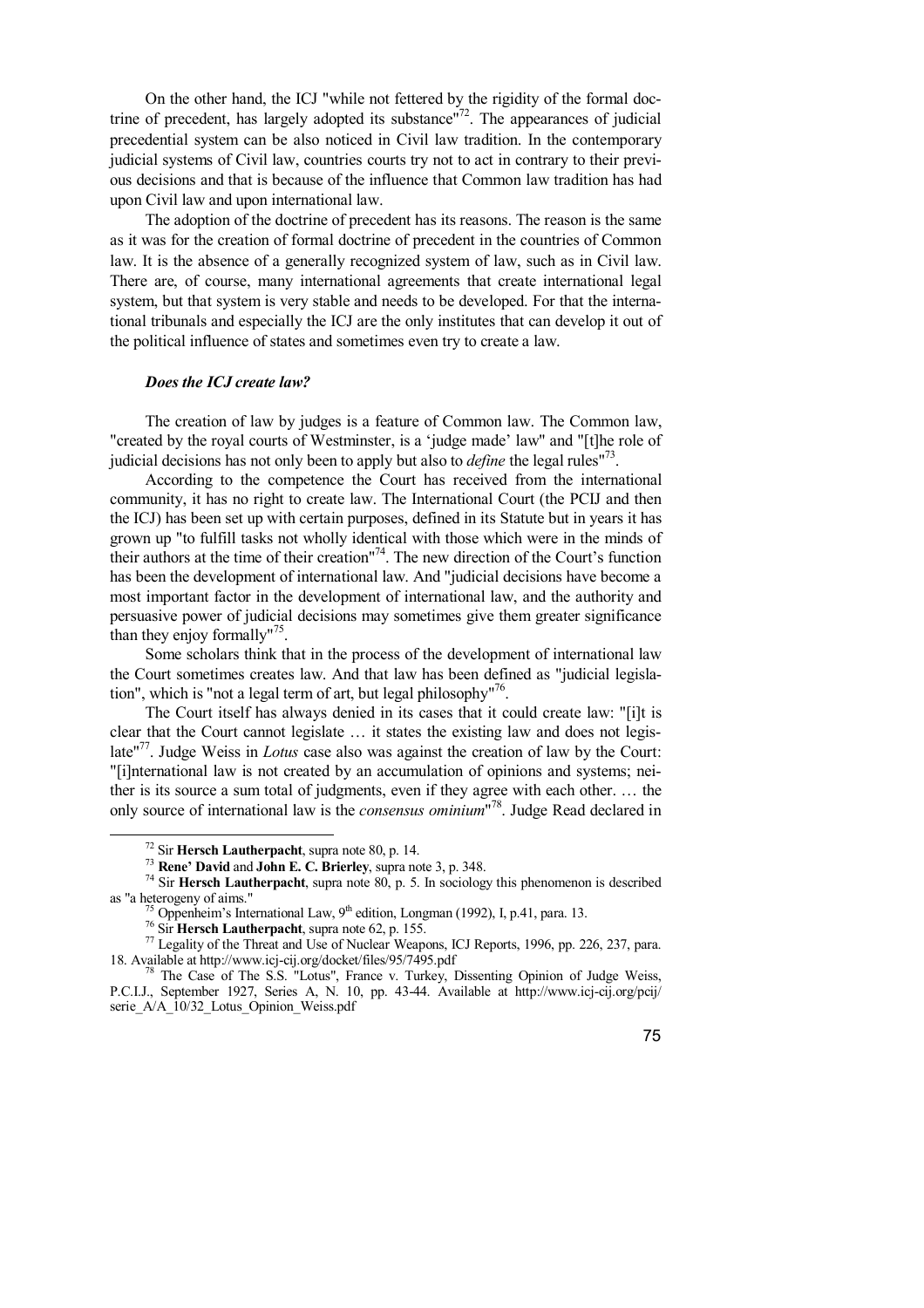Peace Treaties case that the Court "is not a law-making organ<sup>179</sup>. The same view was held by Judge Ammoun in *Namibia* case and by Judge Krylov in *Reparation* case 80 .

But taking into account that there is no doubt that the Court can contribute to the development of law, " presumable that development ultimately results in the creation of new law<sup>81</sup>. And it is true that "in many cases it is quite impossible to say where the development of law ends and where its creation begins<sup>182</sup>. Another interesting view is that Judge Tanaka held in *South West Africa* case: "[w]e cannot deny the possibility of some degree of creative element in the judicial activities" and the Court is permitted "to declare what can be logically inferred from the *raison d'etre* of a legal system, legal institution or norm" but is not permitted "to establish law independently of a legal system, institution or norm"<sup>83</sup>.

Although the Court has been careful "never to assert a power to make a law"<sup>84</sup>, it in several cases has made revolutionary pronouncements that may be considered as a new law. In *Jurisdiction of Danzig Courts* it said that individuals sometimes can be a subject of international law and bring claims based on international treaties<sup>85</sup>. In *International Status of South-West Africa* the Court recognized not only the rights of States and peoples, but also the rights of inhabitance in the matter of petition<sup>86</sup>. And the most important case of this sphere was the *Reparation* case, which is "one of the most significant examples of judicial legislation"<sup>87</sup>, In that case the Court held that "the UN has the capacity to bring an international claim against the responsible *de jure* or *de facto* government (even of non member States) with a view of obtaining the reparation"<sup>88</sup>.

There are a lot of examples of judicial legislation (*The Genocide Convention case*, *The Anglo-Norwegian Fisheries case* etc.), where the Court defined some rights and obligations that had never been before in international treaties, in custom or even

Reparation for Injuries Suffered in the Service of the United Nations, Advisory Opinion, Individual Opinion by Judge Alvarez, I.C.J., 1949, p. 190. Available at http://www.icj-cij.org /docket/files/4/1839.pdf

<sup>83</sup> South West Africa (Ethiopia v. South Africa; Liberia v. South Africa), Second Phase, Dissenting Opinion of Judge Tanaka, I.C.J., 1966, p. 277. Available at http://www.icj-cij.org /docket/files/47/4969.pdf

<sup>84</sup> **Mohamed Shahabuddeen**, supra note 82, p. 86.

85 Jurisdiction of the Courts of Danzig, Advisory Opinion, P.C.I.J., Series B, N. 15, 1928, p.17, Available at http://www.icj-cij.org/pcij/serie B/B 15/01 Competence des tribunaux de Danzig\_Avis\_consultatif.pdf

International Status of South-West Africa, Advisory Opinion, I.C.J., 1950, p.133, Available at http://www.icj-cij.org/docket/files/10/1891.pdf

<sup>87</sup> Sir **Hersch Lautherpacht**, supra note 62, p. 176.

88 Reparation for Injuries Suffered in the Service of the United Nations, Advisory Opinion, I.C.J., 1949, p. 187. Available at http://www.icj-cij.org/docket/files/4/1835.pdf

 $79$  Interpretation of Peace Treaties with Bulgaria, Hungary and Romania, I.C.J., Advisory Opinion, Dissenting Opinion of Judge Read, 1950, p. 244, Available at http://www.icj-cij.org /docket/files/8/1879.pdf

<sup>&</sup>lt;sup>80</sup> Legal Consequences for States of the Continued Presence of South Africa in Namibia (South West Africa), Advisory Opinion, Separate Opinion of Vice-President Ammoun, I.C.J., 1971, p.72. Available at http://www.icj-cij.org/docket/files/53/5601.pdf , Reparation for Injuries Suffered in the Service of the United Nations, Dissenting Opinion of Judge Krylov, I.C.J., 1949, p. 219. Available at http://www.icj-cij.org/docket/files/4/1847.pdf

<sup>81</sup> **Mohamed Shahabuddeen**, Precedent in The World Court, Cambridge University Press  $(1996)$ , p. 68.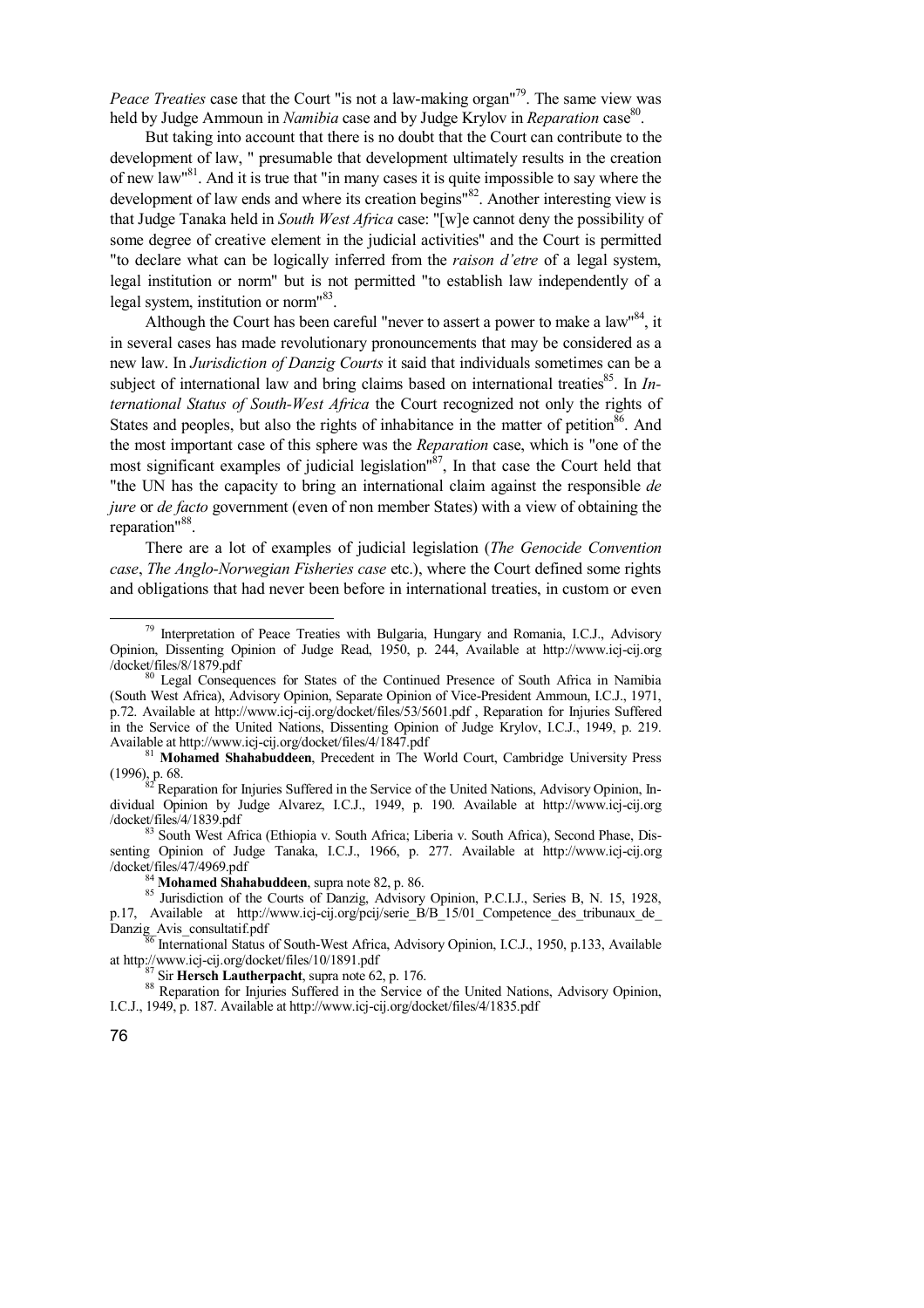in general principles of law. The Court defined them as the result of the development of law. But in reality, those actions cannot be considered something else but creating law through its development.

Thus, it must be concluded that the ICJ has been influenced by the features of the Common Law tradition very much at least in the field of applying judicial precedent and creation of law.

# **CONCLUSION**

 $\overline{a}$ 

In the light of the above mentioned, some conclusions can be made. As we have already seen both legal traditions have had a significant influence and impact upon the sources of international law and on the international law as a whole.

We can say that in international law Civil law tradition predominates and its impact is more fundamental, as it: (a) has been the historical source for international law, (b) has served as basic sources for general rules of natural law that has formed the law of nations, (c) has still been considered to be '*ratio scripta'*, or the expression of universal law. That is why, the main and general sources of international law are the traditional sources of the Civil law tradition (statutes, treaties, custom, general principles of law, legal writings).

As far as the Common law tradition is concerned, it must be indicated that since the establishment of the Permanent Court of International Justice, the features of Common law, judicial precedent and judge-made law, have become a very important part of the whole international law. And nowadays no international lawyer can realize the notion of international law without going through the cases of the Court. The Court has done a significant work in the development of international law with its continuing judicial precedents and sometimes judicial legislation. There is no doubt that the precedential law and the development (sometimes creation) of law has become one of the inherent and integral parts of international judicial procedure.

Thus, there is a great impact vis-à-vis the sources of current international law from both legal traditions, and as Judge Lautherpacht said; international law is nothing else but "the generalization of the legal experience of mankind"<sup>89</sup>.

Another significant feature of international law is that in the  $20<sup>th</sup>$  and the  $21<sup>st</sup>$ centuries, it has become the main and powerful measure, by which legal traditions affect and influence each other.

**SUՐՈՆ ՍԻՄՈՆՅԱՆ -** *Մայրցամաքային (քաղաքացիական) և ընդհա* $f$ *Gnın hnwuwuwuG nGwwGhpGtnh wantanı pıwG wnwGôGwhwmhnwpniGGtnn միջազգային իրավունքի աղբյուրների վրա -* **Մի**ջազգային իրավունքը` որպես ինքնուրույն իրավական համակարգ, ունի իր առանձին աղբյուրները, ո-<u>nnնք սաիմանված են ՄԱԿ-ի Արդարադատության միջազգային դատարանի կա-</u> GnGwnnnlpjwG 38 hnnywoh wnwohG մwunlu nnwGp tG` միջwqqwjhG պայմա-

<sup>89</sup> **H. Lautherpacht**, International Law: the General Part, in E. Lautherpacht (ed.), International Law, Being the Collected Papers of Hersch Lautherpacht (1970), I., p.74-75.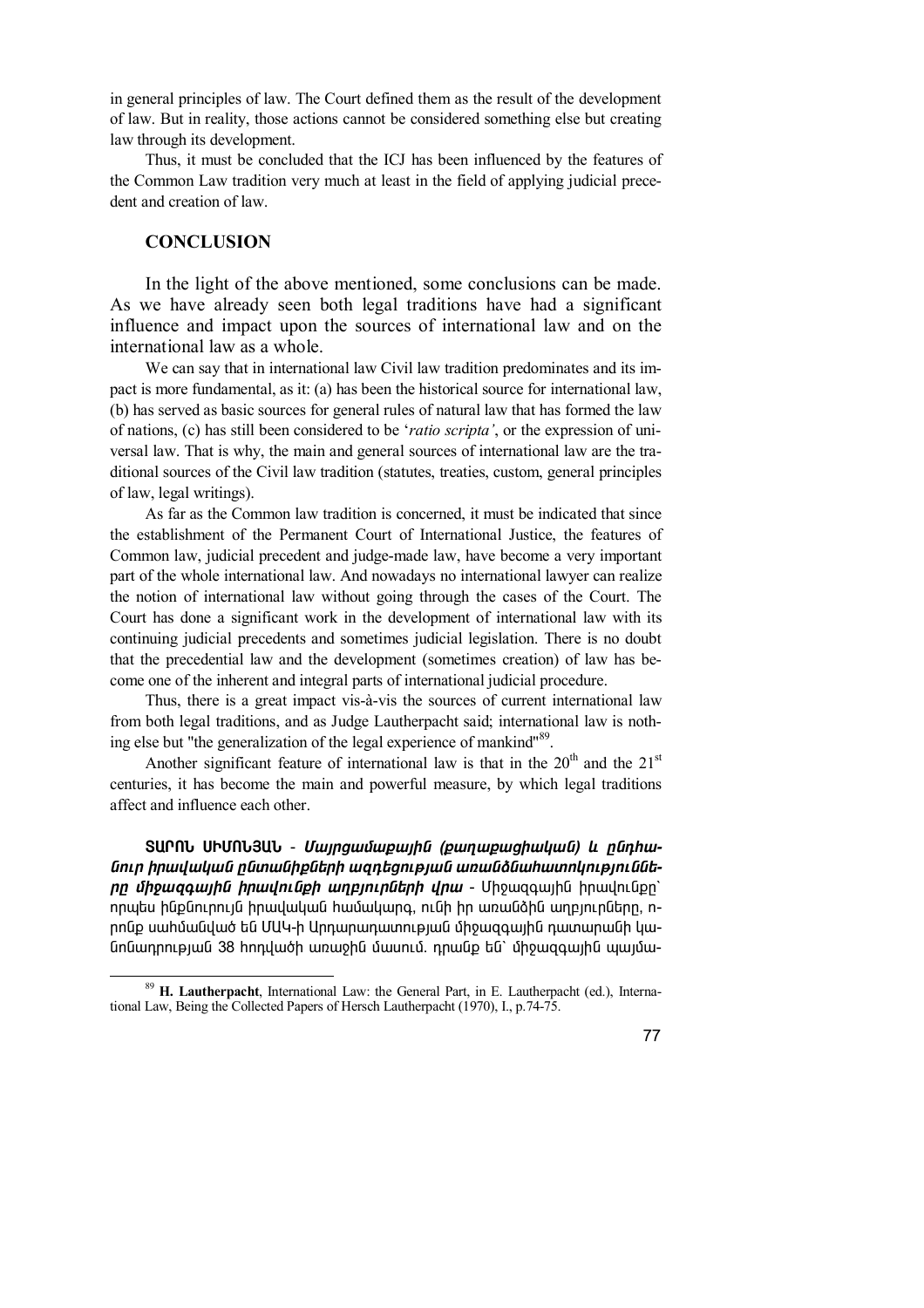նագրերը, միջազգային սովորույթը, իրավունքի ընդհանուր սկզբունքները, դատական որոշումները և դոկտրինաները:

dամանակակից միջացգային իրավաբանական գրականության մեջ դեռևս վերջնական պատասխան չի ստացել այն hարցը, թե երկու hիմնական իրավա-<u>կան ընտանիքներից՝ ռոմանագերմանական (մայրզամաքային կամ քաղաքա-</u> ohական) և անգլո-սաքսոնական (ոնդիանուր), որ իրավական ընտանիքն ի՞նչ  $\frac{1}{2}$ չափով է ազդել միջազգային իրավունքի աղբյուրների ձևավորման և զարգազ ման վոա:

Uյդ գործընթացն ավելի hիմնավոր, hամակարգված և բազմակողմանի գնաիատելու իամար իեղինակը դիմել է իամեմատական իրավագիտությանը, nրը, ընդգծելով hիմնական իրավական ընտանիքների աղբյուրների տարբերուpinւնը և humwynnեն տարանջատելով դրանք, hնարավորություն է տալիս բագահայտելու առանձին իրավական ընտանիքի գերիշխող դերը։

Ranhնակն ուշադրության է արժանացրել այն փաստը, որ նշված աղբյուրների սահմանման ժամանակ հիմնականում որպես հիմք ընդունվել է Մայրցա-<u>մաքային իրավական ընտանիքը, ինչն արտացոլվել է ՄԱԿ-ի միջազգային դա-</u> inwnw. unling Tangang Dan Jahar Dahabahan Sumang ing Dan Jahar Jahar Jahar Jahar Jahar Jahar Jahar Jahar Jahar իրավական ընտանիքների աղբյուրների գործնական կիրառության ընթացքում  $s$ ափազանզ դժվար է hստակ սաիմանել, թե դրանք որ իրավական ընտանիքին են պատկանում` ընդհանուր, թե քաղաքացիական:

dամանակակից միջազգային իրավունքում ավելի են մեծանում այն աղբյուրների դերն ու նշանակությունը, որոնք ընդունված է համարել իրավական նորմերը որոշակիացնելու երկրորդական միջոցներ։ Որպես օրինակ hեղինակը նշում է դատական նախադեպը, որը, սահմանված լինելով ՄԱԿ-ի Արnարադատության միջազգային դատարանի կանոնադրությունում` որպես «hnավական նորմերի որոշակիացման երկրորդական միջոց», դատարանի <u>պրակտիկայում կիրառվելով, ձեռք է բերել ընդիանուր իրավական ընտանիքի</u> երկրներում ընդունված դատական նախադեպի որակներ։ Դեռ ավելին` hերինակը գտնում է, որ երբեմն դժվար է չիամաձայնել այն մտքի hետ, թե Արդաnադատության միջազգային դատարանը նույնիսկ ստեղծում է միջազգային իրավունքի նորմեր, ինչը ընդհանուր իրավունքի երկրների դատարանների մե-Gw2GnnhG t:

**ТАРОН СИМОНЯН** *– Особенности влияния континентальной (гражданской) и общей правовых семей на источники международного права. –* Международное право, как самостоятельная правовая система, имеет источники, которые установлены в первой части статьи 38-й Устава Международного суда ООН. К ним относятся международные конвенции, международный обычай, общие принципы права, судебные решения и доктрины. В современной литературе нет окончательного ответа на вопрос, какая из двух основных правовых семей – романо-германская (гражданская) и англо-саксонская (общая) – и в какой степени воздействовала на формирование и развитие источников международного права.

Этот процесс требует глубокой, системной и всесторонней оценки. В статье затрагиваются проблемы сравнительной юриспруденции, которая, выделяя и чётко различая источники основных правовых семей, даёт возможность выявить домини